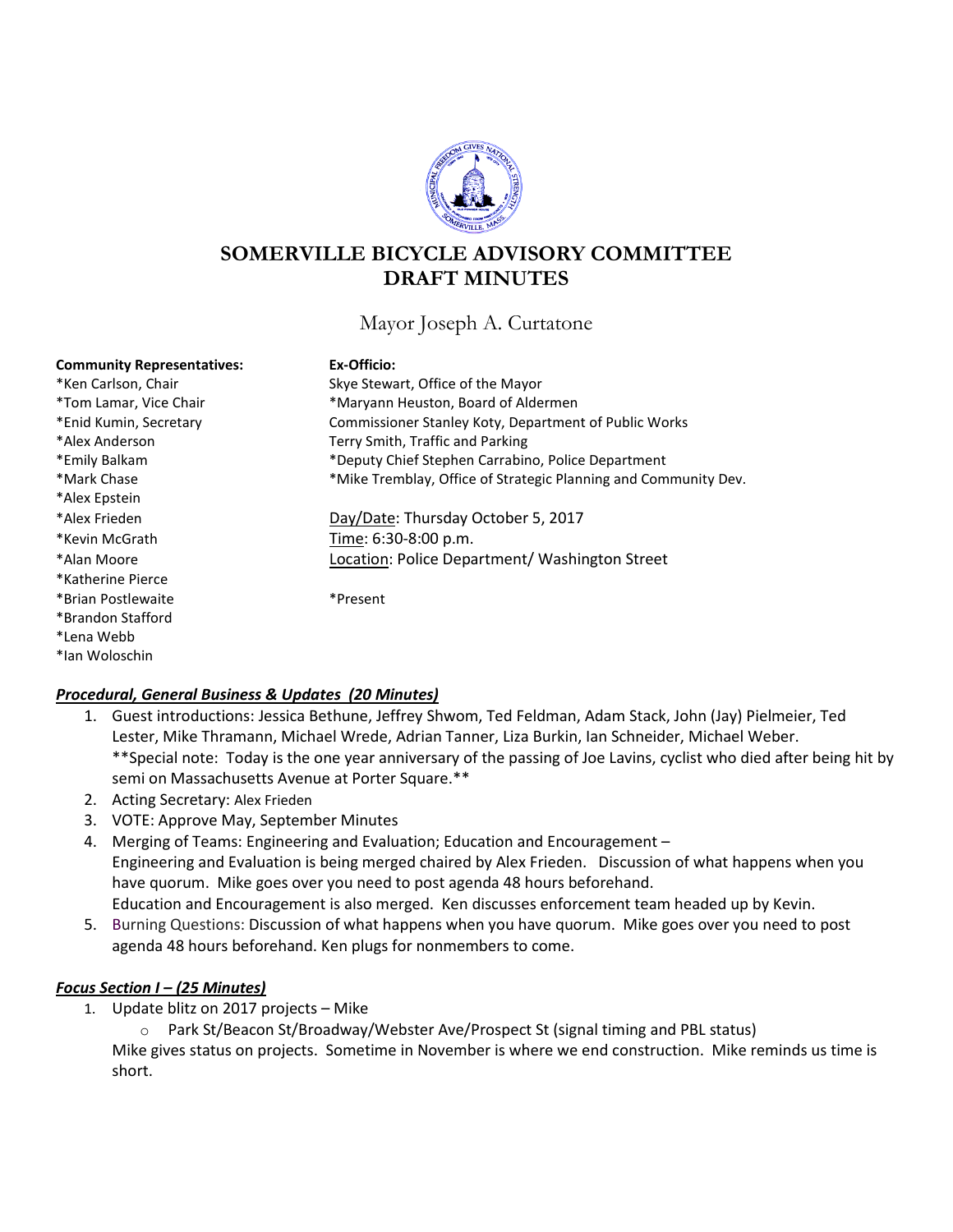# Discussion:

Top four projects are the bigger projects: Park Street (between Somerville Ave and Beacon Street), Beacon Street (North Beacon), Webster Ave (from Prospect to City Line), Prospect St. for Winter and signal timing. Mike surprised that Park Street not happening until the Spring. Climbing bike lane from train tracks to Beacon St and from train trakcs to Somerville Ave, sharrows the other way.

Ken: We were not successful in getting parking removed (more than a couple) on Park Street.

Mike: It's an incremental upgrade (on Park Street).

Brandon asks how parking removal was reduced from what we expected.

Ian says that one option was to remove all parking, another option was to remove some parking.

Brandon: I think the result is it is still going to be pretty dangerous.

Ken thinks we should revisit this in the future

Ian notes that Park Street has been going on since he joined committee. Wonders how we guarantee it gets done.

Mike figures it's just a matter of getting contractor out there. Just a matter of getting cogs in a row.

Ken: Look at where we can put a crosswalk, ask evaluation and planning to look into this.

[Note after meeting- Maryann thinks we should re-visit Park St in terms of parking removal and Ian has agreed to take the lead on making improvements to the Park St plan}

# Ken: **Beacon Street** is next.

Mike: Cycletrack on southbound side (towards Inman Sq) on Beacon is getting finalized before winter. High friction green paint will be used at conflict points (driveways). Temporary bike lane on northbound (towards Porter Sq) side.

Ken: Can bollards be installed on bike lane on north side? Gas work may have to be done and that precluded getting the cycletrack finished this year

Alex Anderson: Will any bollards go from Somerville Ave onto Beacon? Mike says he will look into it.

Ian: Will call go out to remind motorists not to roll through stop sign and stop in cycletrack? Katie is working on mailer on this as well as working on where trash cans are going.

Kevin: We are also working with this on enforcement team. Working on nice graphic for this.

Ken: What is timing for enforcement materials?

Ken: Will cyclegrip be installed before the winter on the cycletrack? Ken wants to have it installed for safety Ken: **TO DO ITEM Make official letter for clearing snow from cycletrack an agenda item for next meeting.** Guest Liza Burkin reminds everyone that winter cycling survey going out from BCU.

Mike goes over improved pavement conditions for Beacon St from Cambridge City Line to Washington Street. It's going to be in a reasonable state for the winter.

Ken: Going up towards Oxford St from Washington Street almost unusable.

Ken notes lots of complaints on Beacon. 400 bikes an hour during morning/evening rush hours.

Ian recommends making Beacon detour permanent rather than limiting it to construction period/construction signage.

No update on Broadway Street though it is currently being re-milled.

No striping, just resurfacing on Broadway and Cedar.

Mike thanks everyone for coming to **Webster** meeting. He reports that Eversource is about to be out of Webster. Full steam ahead, bollards ordered. Still deciding what to do with handicap spot, won't go on Traffic Committee meeting this month. Might be instances where cars are there and blocking the lane. Hopefully condition will only be there until the spring.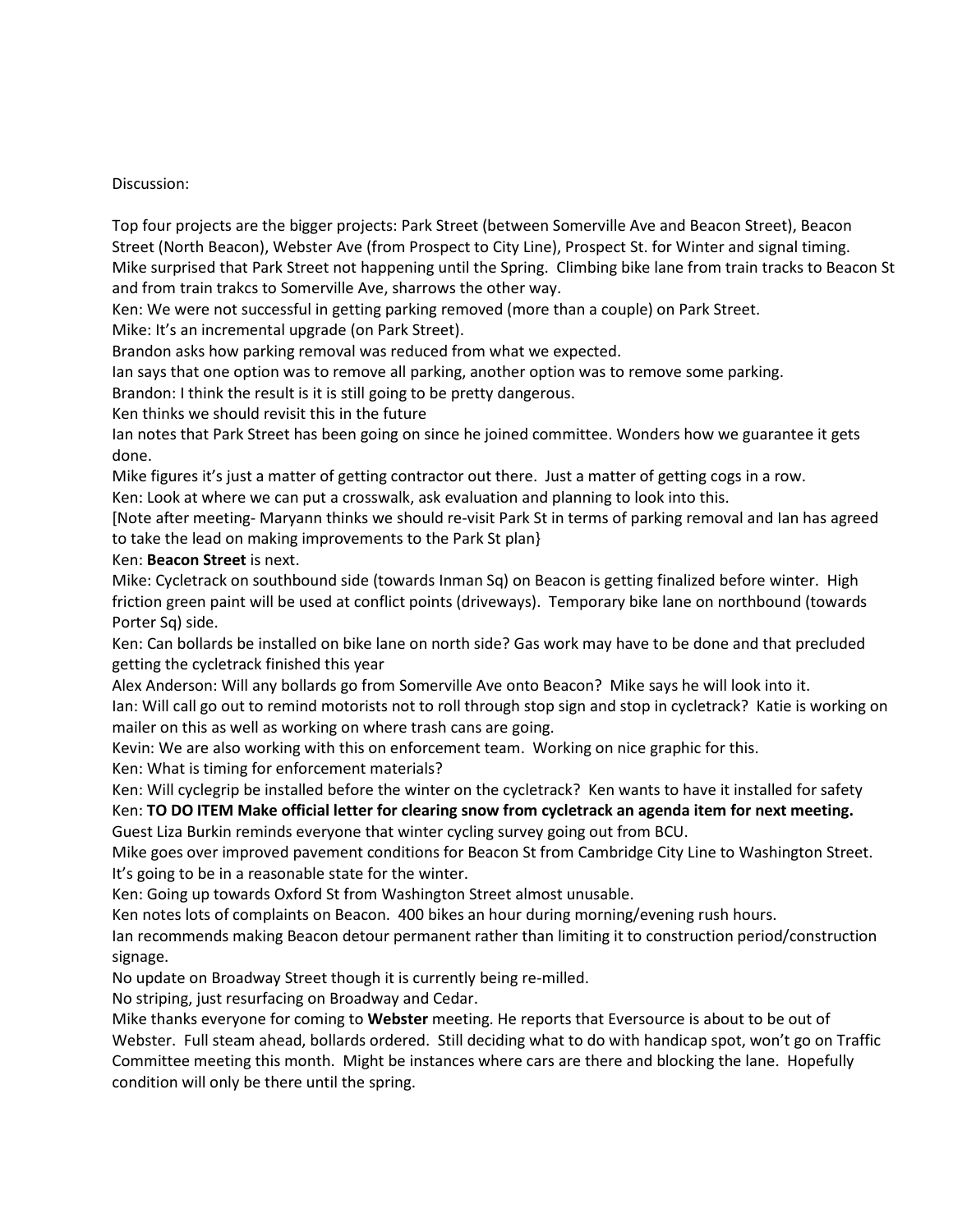[Note after meeting- removal of on-street parking approved at Oct 19 Traffic Commission meeting] Ian asks what is happening at the Cambridge line. Mike is reminding counterparts in Cambridge. Mike's team getting content to submit to Traffic Commission.

Prospect Street – Mike says we have 40 extra flex posts to put on Prospect, to apoxy where barrels are now. Immediate goal is to ensure safe condition for winter. Current bus rate is three buses/hour. Need to make sure cars don't use that lane. Different options are presented for keeping cars out of bus/bike lane.

Prospect left onto Washington: Discussion of having a leading left so cyclist can make the turn onto Washington. Ken proposes a ten second window for making left turn. Mike will bring to consultants.

# *Focus Section II – (25 Minutes)*

- 1. Case studies in emerging playbook of projects that require parking removal.
	- o A) Dane Street-Mike B) Medford Street-Alex F. C) Webster Ave Ken C.

Discussion: When can we provide better bike facilities by removing parking (emerging playbook – in search of applications for case studies/our experience)?

A) Dane Street. Mark says it is helpful if abutters advocate for better facilities BEFORE they are officially introduced. All businesses in complex including Aeronaut and Artisan's Asylum wrote letters. Most residents there have driveways so not a large issue. Mike: Engineering has five year repavement plan. This is when you want to do restriping. Thanks to Alderman Heuston who supported project. There are complaints, not many. Parking has been gone for a week. Adam did most of project from city perspective. Mike: It's up to ward Alderman whether public meeting is necessary. Question to Mike on policy on removing parking. Mike: Really at will of ward alderman.

B) Medford Street. Tom and Alex comment on strategy for Medford Street. Found very few residents ever there. Mostly non-residents using street. Rounded up letters of support for removing parking for protected bike lanes. Mike: Won't be Spring 2018 until Medford Street gets repaved and redone. Ken: 130 bikes/hour on Medford Street. Cambridge is also doing Gore Street.

C) Webster. Ken says we were motivsated to do project because of Geren Stone. He got involved in road rage incidenct last year. Kudos to Deputy Chief Carrabino for helping to get conviction. Removal of all parking was presented to Mayor and Alderman Heuston. Mayor told Bike Committee to make it happen. Got support from residents, found more residents, had neighborhood meetings for discussion. Created 50-resident mailing list. Did lots of different parking counts. We found heavily underutilized parking garage. Held public meeting last week with over 50 people in attendance- there were no opponents to the project. Got seventy signatures from residents and neighbors.

2. Application to Beacon Street from Washington Street to Inman Square.

Mike – City last week committed to Vision Zero. Webster Ave is exactly the type of project and outcome that Vision Zero strives for. Alderman Maryann Heuston: Traffic and Parking will need to do their job and enforce resident only parking. Guest: We need to be careful where we are going to remove parking as certain areas of city are overused for parking. Mark describes program he is proposing to City. Involves having parking zones limited to particular neighborhoods; no issuance of more parking permits than there are spots. Allow for waiting lists. Ken wants to try to form a team, take all lessons learned, involve BCU, and involve neighbors to complete Beacon Street.

### *Enforcement Team Update*

Kevin describes Enforcement Team. Enforcement expects to work more with the Evaluation and Planning Team to work on new projects to figure out enforcement needs. Also expect to work with Encouragement Team with